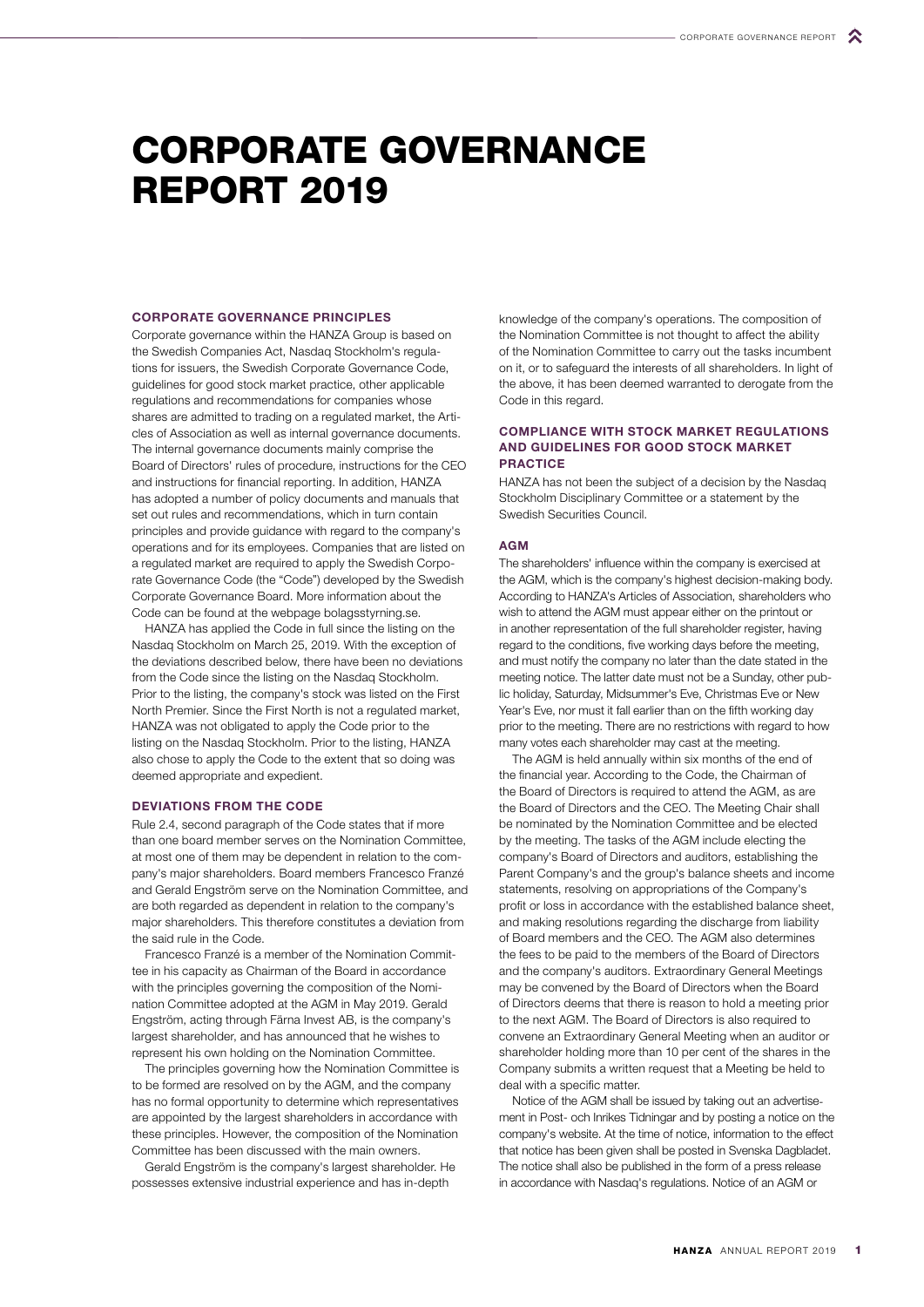Extraordinary General Meeting in which an amendment to the Articles of Association is to be deliberated shall be issued no earlier than six and no later than four weeks in advance of the AGM. Notice of any other Extraordinary General Meeting shall be issued no earlier than six weeks before and no later than three weeks before the General Meeting. The Articles of Association do not contain provisions on special prerequisites for amending the Articles of Association.

The company will publish resolutions made at the AGM in accordance with Nasdaq's regulations. The meeting minutes shall be available on the company's website no later than two weeks after the meeting.

## 2020 AGM

The 2020 AGM will be held on Monday, April 27, 2020, at 4 p.m. in Danderyd.

# **AUTHORIZATIONS**

At the AGM on May 7, 2019, in accordance with the Board of Directors' proposal, it was resolved to authorize the Board of Directors, on one or more occasions during the period up to the 2020 AGM, to resolve to increase the company's share capital by a maximum of SEK 300,000 (corresponding to 3,000,000 shares) through the issue of shares, warrants and/ or convertible bonds. The authorization allows the Board of Directors to resolve to issue shares, warrants and/or convertible bonds derogating from the shareholders' preferential rights and/or with a provision regarding vesting, set-off or other terms in accordance with the Swedish Companies Act. The authorization was equivalent to approximately 9.3 per cent of the share capital at the time of issue.

The Board of Directors exercised the entire authorization in the acquisition of the RITTER Group on July 25, 2019.

## NOMINATION COMMITTEE

According to the Code, listed companies must have a Nomination Committee whose mandate shall include preparing and establishing proposals for the election of Board members, the Chairman of the Board, the meeting chair and auditors. The Nomination Committee is also required to propose fees to Board members and auditors. The Nomination Committee shall consist of at least three members.

At the AGM on May 7, 2019, it was resolved to adopt an instruction and rules of procedure for the company's Nomination Committee according to which the Nomination Committee is required to consist of four members, including the Chairman of the Board of Directors. The Nomination Committee is appointed by the Chairman of the Board of Directors at the behest of the meeting; it contacts the three largest shareholders by voting rights according to Euroclear's printout of the shareholder register as of the last banking day of August, and invites them to appoint one representative each, who, together with the Chairman of the Board of Directors, constitute the Nomination Committee until a new Nomination Committee has been appointed in accordance with the mandate from the next AGM. In the event that any of the three largest shareholders do not wish to appoint a member of the Nomination Committee, the fourth largest shareholder shall be asked, and so on, until the Nomination Committee comprises four members (including the Chairman of the Board). The term of office for the nominated Nomination Committee shall run until such time as a new Nomination Committee is appointed. If a member should leave the Nomination Committee before its work is complete and if the Nomination Committee considers that there is a need to replace this member, the Nomination Committee shall appoint a new member according to the principles set

out above, yet based on Euroclear's printout of the shareholder register, as soon as possible after the member has left the Nomination Committee. No fees shall be paid to the members for their work on the Nomination Committee. The Nomination Committee shall submit proposals for resolutions on the following issues for the 2020 AGM:

- Election of the meeting chair
- Determination of the number of Board members
- Determination of fees and other remuneration paid to the Board of Directors and its committees, with a breakdown as between the Chairman and other members
- Determination of fees to auditors
- **Election of Board members and the Chairman of the Board of** Directors and Vice Chairman of the Board of Directors
- **Election of auditors, and**
- Proposed principles for the composition and work of the Nomination Committee in advance of the 2020 AGM.

HANZA's Nomination Committee in advance of the 2019 AGM consisted of the following persons.

|                                                             | Appointed<br>bγ                | company<br>agement | Independent Independent of<br>of the the company's<br>largest share-<br>and its man-holder in terms<br>of votes |
|-------------------------------------------------------------|--------------------------------|--------------------|-----------------------------------------------------------------------------------------------------------------|
| Per Holmberg,<br>Chairman of the<br>Nomination<br>Committee | Ritter<br>Beteiligungs<br>GmbH | Yes                | Yes                                                                                                             |
| Gerald Engström                                             | Own<br>holding                 | Yes                | Nο                                                                                                              |
| Massimo Franzé                                              | Own<br>holding                 | Yes                | Yes                                                                                                             |
| Francesco Franzé.<br>Chairman of the<br>Board of Directors  | Own<br>holding                 | Yes                | Nο                                                                                                              |

### BOARD OF DIRECTORS

The Board of Directors bears the ultimate responsibility for HANZA's organization and for managing the company's operations. The CEO manages the day-to-day operations based on guidelines and instructions issued by the Board of Directors. The CEO regularly informs the Board of Directors of events that are of importance to the group. These include, among other things, the performance of the business as well as the group's earnings, financial position and liquidity. The Board of Directors has decided to establish an Audit Committee and a Remuneration Committee. See below for a more detailed description.

Composition and independence of the Board of Directors

According to HANZA's Articles of Association, the Board of Directors is required to consist of a minimum of four and a maximum of ten members without deputies. Members are normally elected annually at the AGM to serve for the period until the end of the next AGM, but additional Board members can be elected during the year by convening an Extraordinary General Meeting. The Articles of Association do not contain any provisions relating to the appointment and dismissal of Board members.

At the 2019 AGM, Francesco Franzé, Gerald Engström, Håkan Halén, Helene Richmond and Sofia Axelsson were elected to serve as ordinary Board members of the company. Francesco Franzé was elected Chairman of the Board of Directors and Gerald Engström was elected Vice Chairman. Please see page 88 for a more detailed presentation of the Board of Directors.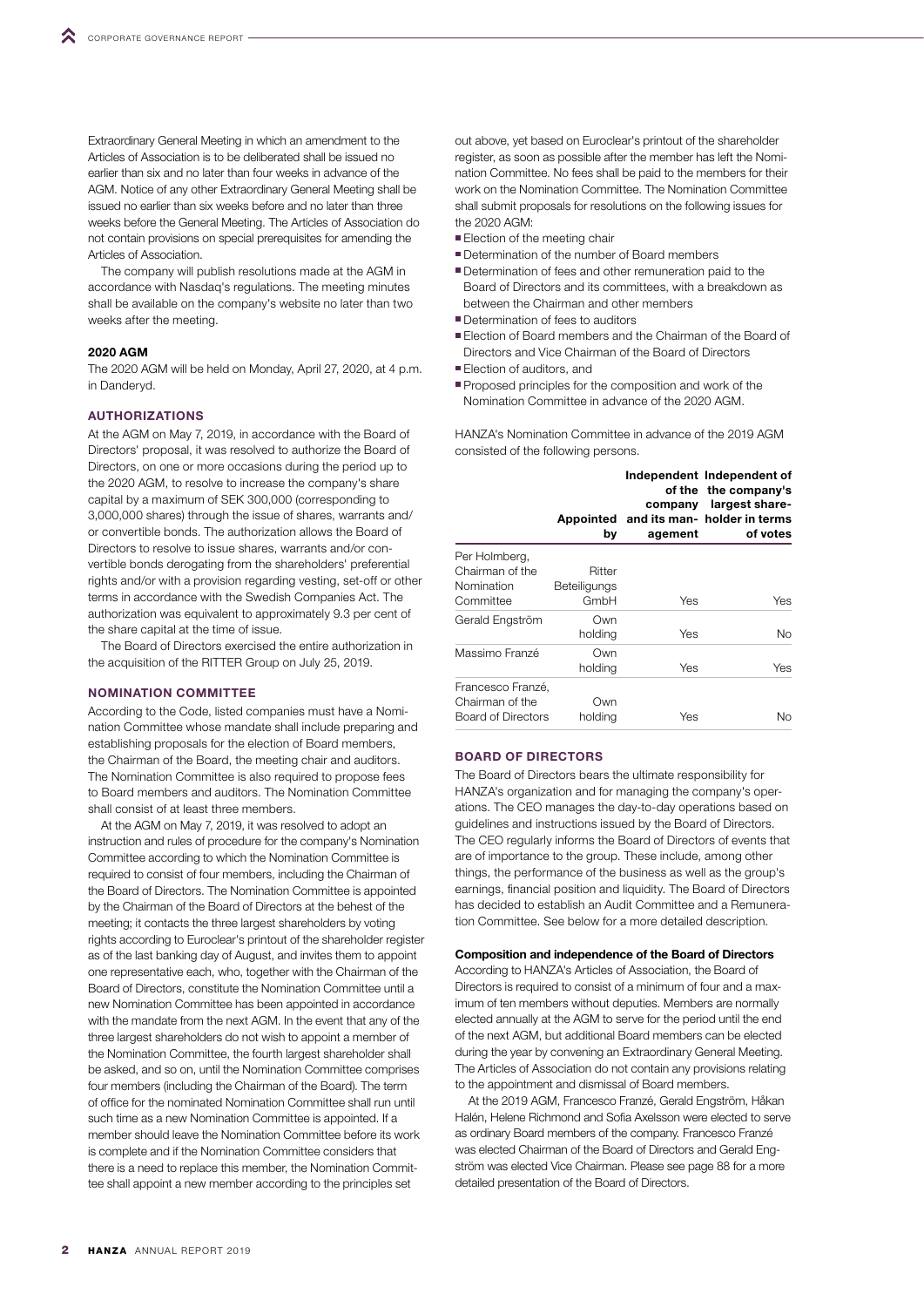According to the Code, the Board of Directors' size and composition must be such that the Board of Directors' ability to manage the company's affairs with integrity and efficiency is assured. A majority of the members of the board of Directors must be independent in relation to the company and its management team. At least two of the members who are independent in relation to the company and its management team must also be independent in relation to the company's major shareholders. In addition, at most one Board member may serve on the company's management or in the management of the company's subsidiaries. The company assesses that the composition of the Board of Directors meets the requirements of the Code. Below is an account of the company's assessment of the independence of the Board members in relation to the company and its management as well as major shareholders.

| Member           | Independent of the<br>company and its<br>management | Independent of the<br>company's largest<br>shareholder in<br>terms of votes |  |
|------------------|-----------------------------------------------------|-----------------------------------------------------------------------------|--|
| Francesco Franzé | Yes                                                 | N <sub>o</sub>                                                              |  |
| Gerald Engström  | Yes                                                 | <b>No</b>                                                                   |  |
| Håkan Halén      | Yes                                                 | <b>Yes</b>                                                                  |  |
| Helene Richmond  | Yes                                                 | Yes                                                                         |  |
| Sofia Axelsson   | Yes                                                 | Yes                                                                         |  |

#### Diversity policy

The Nomination Committee applies rule 4.1 of the Code as a diversity policy in its preparation of proposals for the Board of Directors. The Nomination Committee has taken into account the need for a well-functioning board composition with regard to diversity and breadth, for instance in terms of gender, nationality, age and industry experience. The Board of Directors currently consists of three men and two women.

# The Board of Directors' working methods

The Board of Directors adheres to written rules of procedure that are reviewed annually and established at the inaugural Board of Directors meeting held in conjunction with the AGM. In accordance with the Board of Directors' rules of procedure, the Board of Directors is responsible for the Company's organization and the management of its affairs, and is required to continuously assess the company's and the group's financial situation, and to continuously keep abreast of earnings performance, larger account holdings, financing conditions, liquidity and specific risks in the company. According to the rules of procedure, the Board of Directors is also responsible for establishing and following up on the company's strategy as well as its short-term and long-term business objectives.

The Board of Directors is also responsible for ensuring that the company's financial reporting and other disclosures to the stock market are characterized by openness and that they are accurate, relevant and reliable. The Board of Directors is also responsible for ensuring that the company has formalized procedures and processes in place to ensure good internal control and compliance. The Board of Directors is required to perform its duties in accordance with applicable legislation and other regulations applicable to the company.

The Board of Directors is responsible for appointing and, if necessary, dismissing the CEO. The Board of Directors is required to ensure that the CEO fulfills his duties in accordance with the Board of Directors' instructions, and to annually assess the CEO's work performance based on the short-term and long-term goals set by the Board of Directors.

In addition to the inaugural meeting, the Board of Directors

is normally required to meet four to eight times a year; the meetings are scheduled based on the annual planning of the work to be done by the Board of Directors. In accordance with what has been laid down in the Board of Directors' rules of procedure, the Board of Directors evaluates its own work on an ongoing basis by holding open discussions within the Board of Directors and by conducting an annual Board of Directors evaluation. The outcome of the annual evaluation is submitted to the Nomination Committee.

# The Audit Committee

The Board of Directors has set up an Audit Committee whose task is to prepare and consider matters relating to financial reporting, internal control and risk management and, if necessary, to participate in the contacts with the company's auditor in connection with the audit of the annual report and the auditors' ongoing review of the company during the financial year. The Audit Committee is also required to assist the Nomination Committee in connection with the auditor's election. The Audit Committee is a deliberating body and has no independent decision-making authority except insofar as the Board of Directors has explicitly authorized the Audit Committee to make decisions on a specific matter. The Audit Committee comprises Håkan Halén (chairman), Francesco Franzé and Sofia Axelsson (members). The main tasks of the Audit Committee are:

a) to monitor and quality-assure the company's financial reporting; b) to continuously meet with the company's auditor for infor-

- mation and considerations relating to the focus, scope and content of the audit assignment and of the annual report and consolidated accounts, and to hold discussions regarding coordination between external and internal audit and the perception of the company's risks;
- c) to review and monitor the auditor's impartiality and independence, and to establish guidelines for the authorized procurement of other services rendered by the company's auditor;
- d) to evaluate the audit performance and to inform the Nomination Committee of the results;
- e) to assist the Nomination Committee in procuring the audit, preparing the election and remuneration of the auditor, and to make a recommendation to the Nomination Committee on these matters;
- f) to monitor the effectiveness, with regard to financial reporting, of the company's internal control, internal audit and risk management;
- g) dealing with any disagreements between the management team and the auditor;
- h) deliberations concerning the application of current accounting principles and the introduction of future accounting principles, as well as other requirements concerning accounting as stipulated by law, generally accepted accounting principles, current listing contracts or other applicable regulations.

## Remuneration Committee

The Board of Directors has established a Remuneration Committee whose task is to prepare and consider issues relating to remuneration and other terms of employment for the management team, evaluation of variable remuneration programs for the management team and follow-up and evaluation of the application of the guidelines governing remuneration to senior executives as resolved on by the AGM. The Remuneration Committee is a deliberating body and has no independent decision-making authority except insofar as the Board of Directors has explicitly authorized the Remuneration Committee to make decisions on a specific matter. The Remuneration Committee consists of Francesco Franzé (Chairman) and Gerald Engström